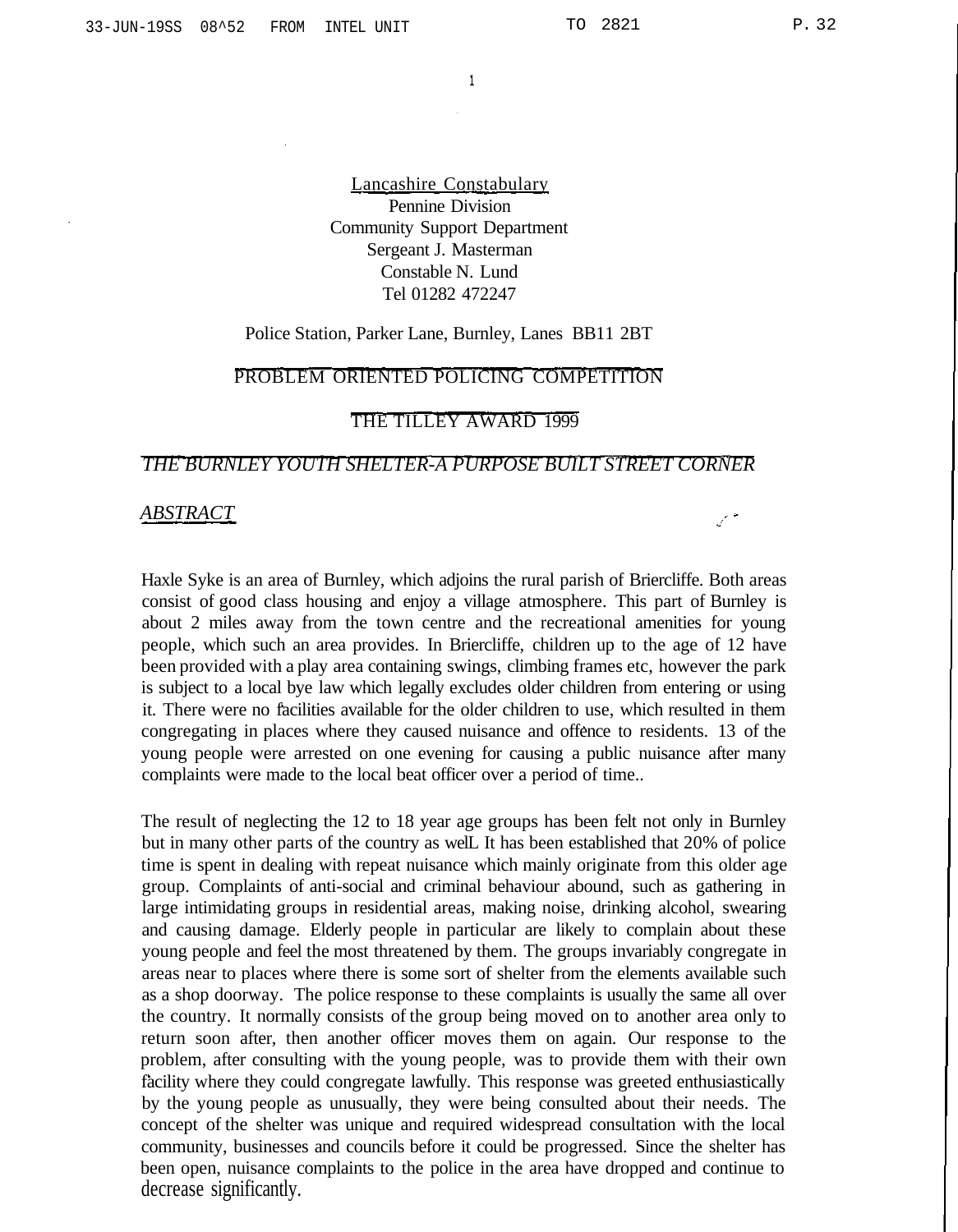$\overline{2}$ 

#### *THE PROJECT*

The problems associated with a large group of youths congregating as described, began in Harie Syke about 2 years ago. The young people began initially to meet near to some shops on the main road. People were hesitant when it came to walking past such a large group or going through their numbers in order to get into the shops. Complaints about the youths came not only from the residents but also from shop keepers whose business was being affected as a result of the youngsters congregating in that area. Night after night uniform police officers were deployed from the centre of Burnley to deal with the problems which the group were causing, The local community Constable tried everything from contacting the parents directly to making pleas in the local and parish newspapers asking the children to keep away from the area and posing the question to the parents. "Do you know where your child is and what he/she is doing?' The idea was to try and impact on the parents the effect that their children's anti social behaviour was having on the community as a whole.

The efforts of the officer were to no avail and his advice went unheeded. The situation became so acute that eventually, a plan to take more drastic action was initiated by the community Constable using officers of the local Special Constabulary in support. Observations were kept on the group and on one evening thirteen of them were arrested for offences ranging from damage to public disorder. They were responsible for tearing the wing mirrors off cars and destroying plants in people's gardens. Most of the young people eventually received official police cautions as a result of their arrests and tainted their otherwise unblemished records.

The effect of the police action was immediate. The group no longer met at that location and peace returned to the community. This idyllic situation was however, short lived as within a few weeks the young people began to gather again in a new location very close to residential property most of which was inhabited by elderly people.

It was at this stage that it became obvious to us as police officers, that as an organisation we could not be expected to deal with this problem on our own and accordingly the first example of inter agency co-operation associated with the project was put into place. The community Constable approached a detached youth worker who associates with young people of this age all over Burnley. He also spoke to the young people in Harle Syke directly and asked them what the police could do to stop them congregating and causing problems. What did they want? How could be work together? Their response was unanimous. What they wanted was a place where they could meet in safety, keep dry in wet weather and "do their own thing." They did not want to be supervised but they wanted somewhere they could meet without causing alarm or suspicion in older people. Somewhere that was acceptable to both sides i.e. the young people and the residents. A radical approach was required, something innovative and different which had not been tried before.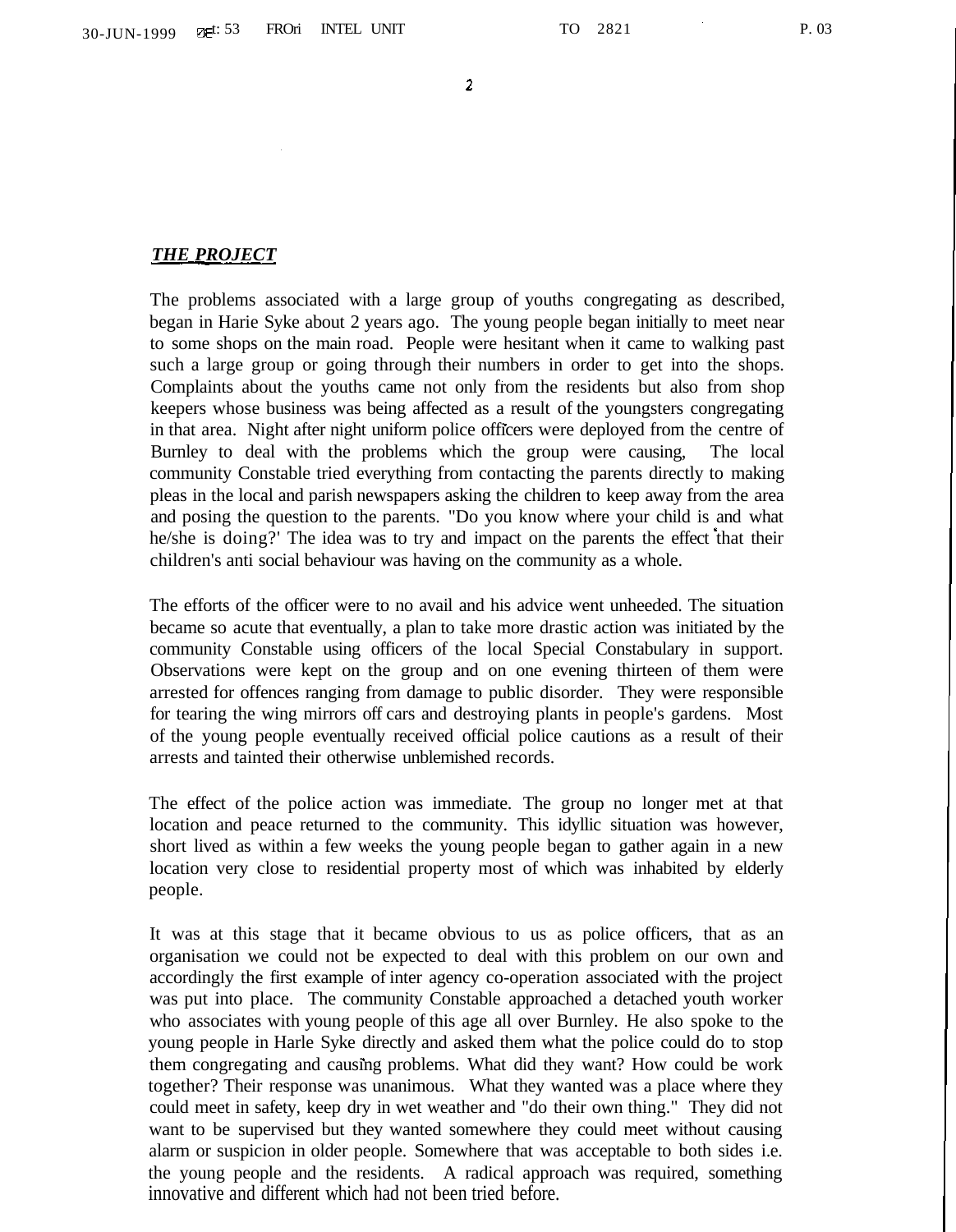3

Using the youth worker as a go between, youngsters from different areas of Burnley were approached and asked to design a structure which could be used for the purpose which they had requested. Burnley Borough Council were approached and they agreed to provide an architect to help draw up the plans for the building based on the suggestions and design of the young people themselves. The ultimate plan featured a three sided, metal framed brick building with a sloping roo£ exposed to the open air but having seating and lighting, which the young people could use to congregate in lawfully. Their own street comer.

The cost of the initiative was initially worked out at around £9,000 and a series of meetings then began involving representatives of the police, local community and organisations with an interest in the project. A steering group was formed. There were obviously many hurdles, which had to be overcome if the intended outcome was to be achieved. One of the main problems was finding a she, which would be acceptable to everyone. Somewhere the locals knew that the young people would be congregating and meant that they would not complain to the police as a result.

Much dialogue took place at public meetings in the village where concerns were expressed and issues discussed. Eventually a location was agreed upon. The site chosen belonged to the Parish Council which showed it's willingness for the project to proceed by allowing the structure to be built on their land thereby obviating the need for an application for planning permission for the structure and the associated costs with that process. With two difficult hurdles overcome, now began the more complex task of raising money necessary to initiate and complete the project

During the early month of 1996, the Lancashire Police Authority, through the Chief Constable of Lancashire, Mrs. Pauline Clare made available a pot of money to be competed for by divisions throughout the force based on Community Safety Initiatives. Burnley Division made a bid for £7,500 to kick-start the shelter project. The judges from the Police Authority were impressed with our application and agreed to provide the sum of £5,500 for the project on condition that further funding was made available by other organisations. This sum of money gave the steering group the impetus it needed to raise the remaining cash required for completion of the plan.

In the meantime the original idea of a shelter on it's own was amended by the steering group and it was decided to construct a play wall near to it. The space in between the wall and the shelter would be tarmaced. If the young people wanted to kick a ball about then they could do so against the purpose built wall rather than another area, which might lead to complaints from the public. The wall would have goalposts and cricket wickets painted on it and a basketball hoop attached. At the same time, the shelter would have hang bars for the young people to swing on if they wanted to. The idea was to make the shelter and associate playwall an attraction rather than just an amenity.

The fund raising had now begun but as the original concept had altered, so had the cost, which had now risen to around  $£13,000$ . The most expensive part of the project was obtaining an electricity supply to the shelter. Burnley Borough Council agreed to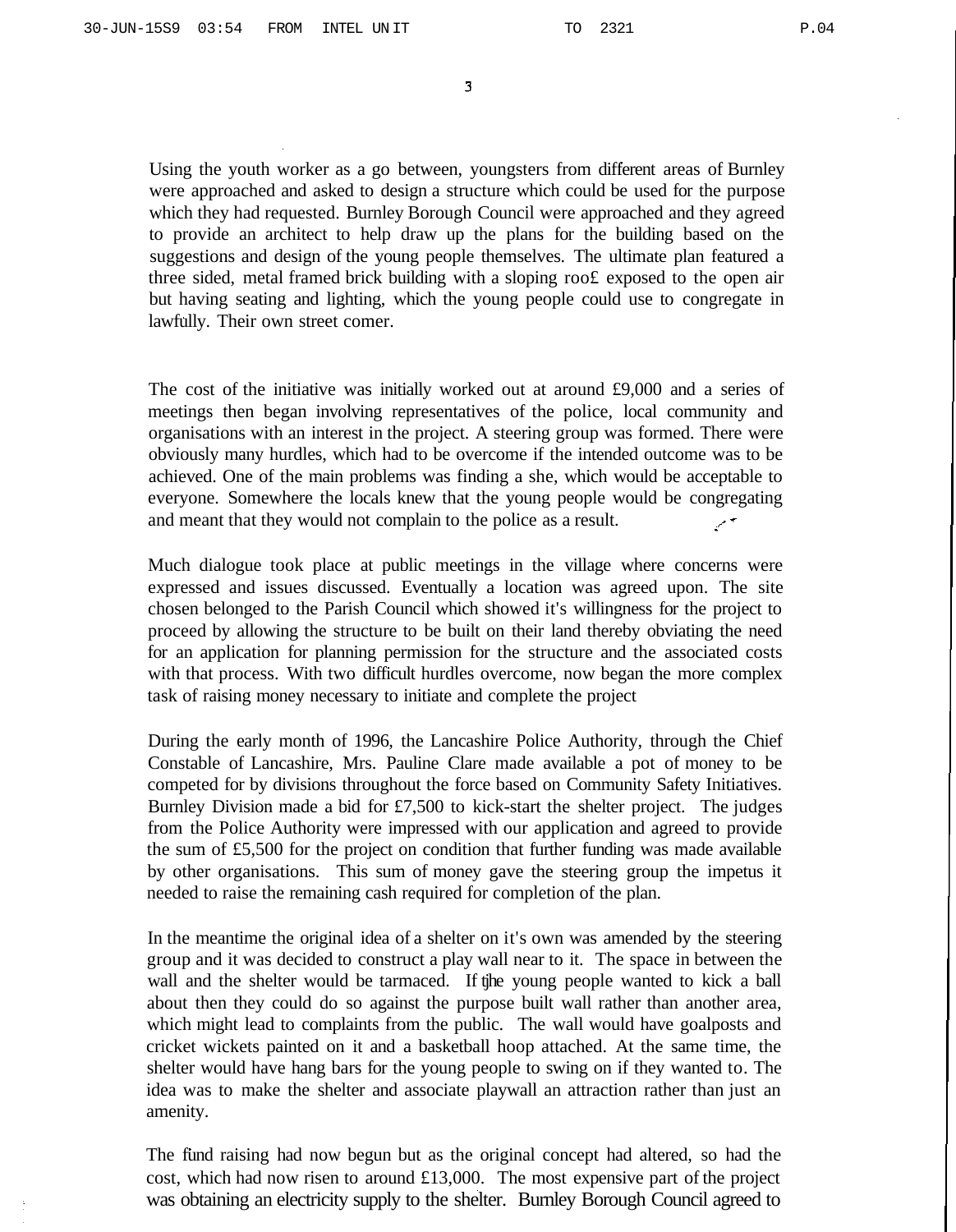dig out the foundations for the buildings and to do the other digging required to provide the electrical supply. They also agreed to maintain the shelter after completion.

The Parochial Council of Brierclifie donated £1000 to the project, as did the Parish Council The local Constable started local fund raising initiatives such as a lottery where many of the householders and businesses in the area donated prizes for the winners. The officer also visited local factories where he obtained commitments to provide further cash donations. One of the members of the steering group made it her business to go around builders merchants in the borough asking for help. As a result of her endeavours, all the brickwork for both the shelter and the playwall was provided free of charge. A further example of the partnerships, which were forged during the course of the project, was in our approach to Burnley College. This organisation agreed to build the playwall free of charge by allowing young people on building and bricklaying courses at the college to construct it as part of their training exercise. With the necessary funds rolling in we were now in a position to start building the shelter and the playwall. Construction began in January 1997.

The steering group met on a regular basis and dealt with problems as they arose. The shelter and playwaU began to take shape and even in those early days, there was evidence that the young people, as intended, even though it was skeletal, were using the shelter. I visited the location on many occasions to see how the work' was proceeding and the empty beer cans on the floor inside the shelter was evidence of it's occupancy. The search for funding continued. The publicity generated by the project enabled us to obtain further funding.

The media got to know of the initiative and a camera crew from Granada Television put together a story about the shelter, which appeared on the "CRIMEFILE" programme. Local newspapers carried the initial story and followed it all the way through to the completion of the structure and the official opening. Articles about the shelter have appeared in the Crime Prevention Digest and the Police Guardian. As a result police officers, Council Officials and Youth workers from all over the country have visited Burnley to see the shelter for themselves with a view to adopting the idea in their own areas where they axe currently experiencing similar problems with young people. Councillors and community groups from other areas of Bumley have also expressed a desire to see similar constructions in their areas of the town. I have provided written details about the concept, costs and also the plans for the shelter to numerous forces in England and Wales and the Channel Islands as well as to the police in Jerusalem in Israel. Their Chief Officer recently wrote asking for information about this and other initiatives, targeted at dealing with repeat nuisance, which we have in place in Burnley.

On a beautirul Sunday spring morning in February 1997, the youth shelter was officially opened by one of the local football stars. Civil dignitaries such as the Mayor and Mayoress of Bumley were invited as well as representatives of all those organisations and individuals, who had contributed to the fund raising. The shelter has been is use continually by the local young people and they can be found around it on most evenings. Nuisance complaints and crimes in the area have fallen and this has freed up the time of not only the local officer but the other officers from Burnley who had to deal with the troubles which the young people were causing during his days off,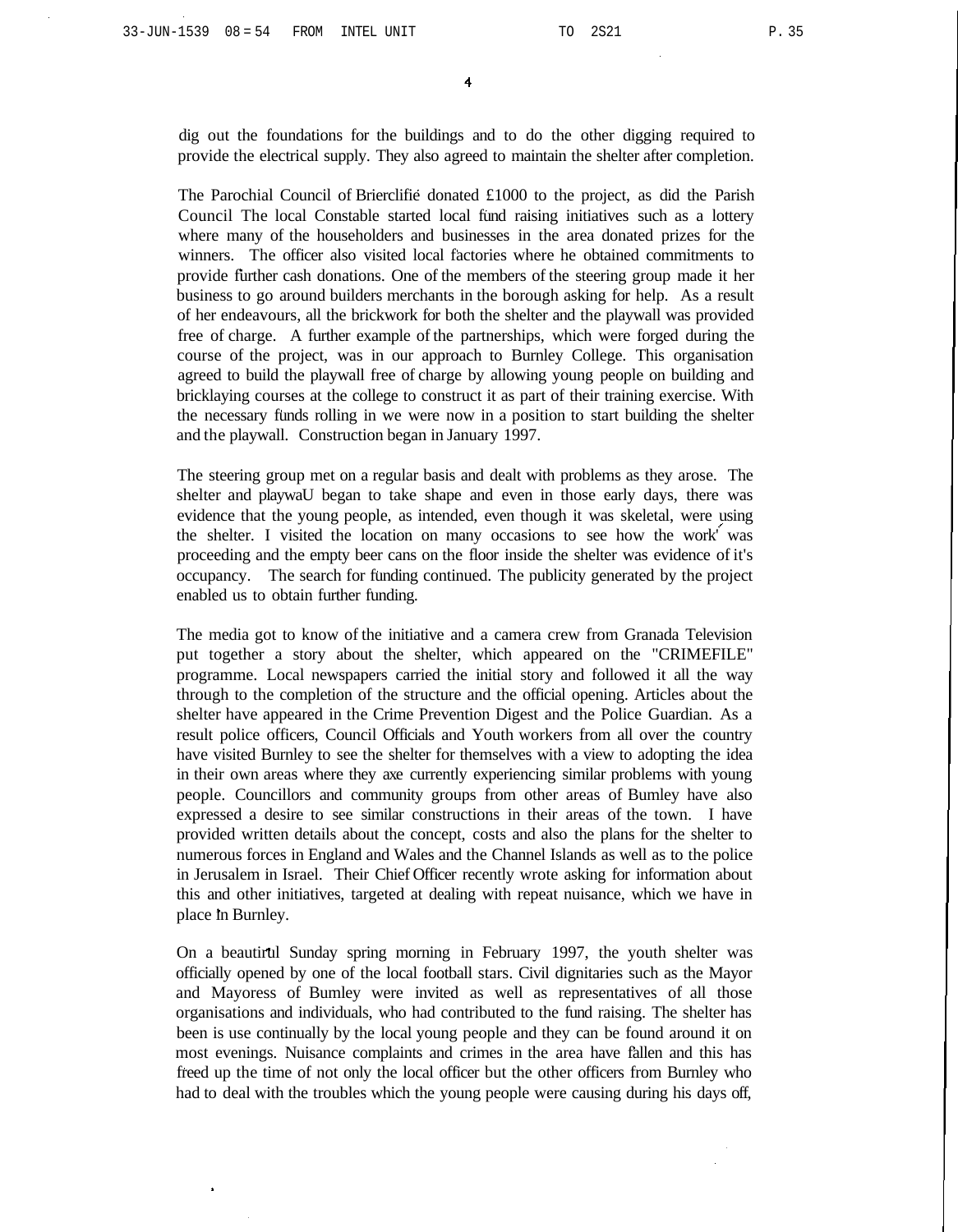5

leave etc. They are now able to deal with more important matters as a result and can concentrate on serious crimes such as burglary. It was a requirement of the Lancashire Police Committee in granting the initial funding for the initiative, that a full assessment of the effects of the shelter on these repeat nuisance figures would be carried out after a 12 month period. That assessment follows this initial narrative. Public opinion in the area shows that the residents are very pleased with the shelter and the effects it's presence has had on their quality of life.

Young people in the area now know that they can have no excuse for causing problems. We have given them a place where they can legally congregate with the blessing of the local community and "do their own thing" as they requested. The shelter is a permanent structure and is practically vandal proof.

The intention has always been that this shelter would be a model for other to adopt, raise funding for and place in other suitable locations around the town and elsewhere. We believe that the Burnley Shelter is the best design and has the best facilities available. It can easily be replicated elsewhere.

The shelter is a glowing example of what can be achieved by the partnership approach to dealing with problems and Burnley Police are very proud to have been involved in this project from inception to completion.

### *ASSESSMENT*

The Youth Shelter at Briercliffe in Burnley has now been open for use by young people of all ages for some time. The morning after the metal skeleton was erected at the initial stage of construction back in January 1997 there was evidence that it had been used as a gathering place on the previous evening. It has now become a regular venue for young people to meet and do their own thing, which was what they themselves suggested when they were asked what the local community and the police could do to reduce complaints about their behaviour. Up to a few weeks ago, the shelter was covered in graffiti. The surface of the brickwork has been coated with a substance which makes the removal of graffiti a relatively simple task and there are long term plans for graffiti boards to be erected on each of the walls for the budding artists amongst the shelters users to practice upon. Just recently, the young people together with residents, members of the parish council and the local community officer, spent a Saturday morning removing the graffiti and painting the shelter.

What started as a partnership project is continuing in that manner, involving all sections of the community including the commercial sector. A business near to where the shelter is located has seen a significant drop in nuisance and minor damage since its erection. In the past, the youngsters would kick a football against the walls of the factory or play cricket, causing damage to windows and paintwork on the building or to cars parked nearby. Now there is a purpose built facility, namely the play wall next to the shelter, where such activities can take place lawfully without the fear of complaint or damage. The owner of the factory was one of the people who contributed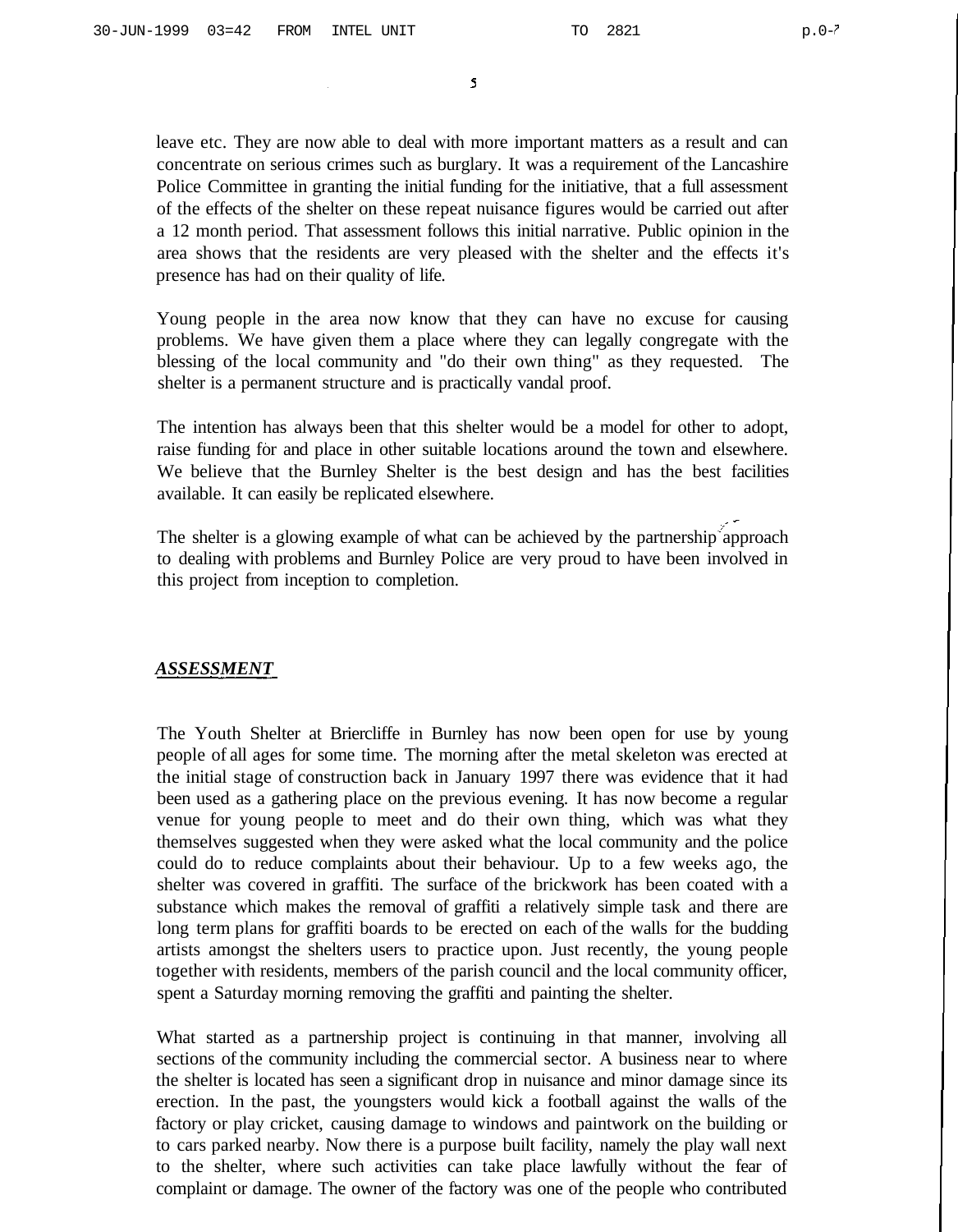6

funds to help build the shelter and he is now seeing a positive response to his investment.

The complaints generated by the actions and presence of the youths of vandalism, noise, and other quality of life issues which were being experienced by the residents in the area prior to the concept of the shelter, encouraged the police to seek a longer term solution rather than legal enforcement or continual displacement of the group. Only by working together, were we able to produce the concept, design and eventual construction of the shelter.

The interest, which the shelter has generated amongst other police forces, continues to be exceptional. Most police forces in England and Wales have asked for written information or have visited Burnley to see the shelter for themselves. Recently a police officer from Belgium came to see the shelter. He was most enthusiastic about the project, as were police and civic visitors from Dordrecht in Holland who also came to Burnley recently. In the middle of March 1998 a coach containing 30 people from Staffordshire descended on the shelter. They included police officers, youth workers, civic leaders, councillors and visiting police officers from Ghana. A group of youth workers, police officers and children from Bristol, recently visited the site. The idea of the shelter is one, which can be easily replicated in other areas and provides an activity location for the 12 to 18 year age group which is largely neglected when it comes to recreational facilities.

Since the shelter has been opened, the police have not received one single complaint from the public about the activities of the young people who use it. Nuisance still continues of course, I don't think it can be permanently eradicated but it has been substantially reduced resulting in more free time for the police to deal with more serious matters.

Between March and September 1996 the police attended 56 nuisance complaints on the Briercliffe police beat

Between March and September 1997 we attended 40 such calls. We dealt with 16 fewer complaints, which represents a 29 *%* reduction in nuisance calls.

In the streets immediately surrounding the complaint area, we dealt with 8 complaints during the first period and 4 in the second. A reduction of 50 *%.*

The local Clerk of Works has provided figures, which show that between January 31st 1996 and the date that the shelter opened on February 23rd 1997, vandalism costs to playgrounds in Briercliffe amounted to £ 595.50p. Between March 1997 and February *]* 998 the costs amounted to £ 76.90p a reduction of £518.60 since the erection of the shelter. This represents a reduction in vandalism costs of 87 %.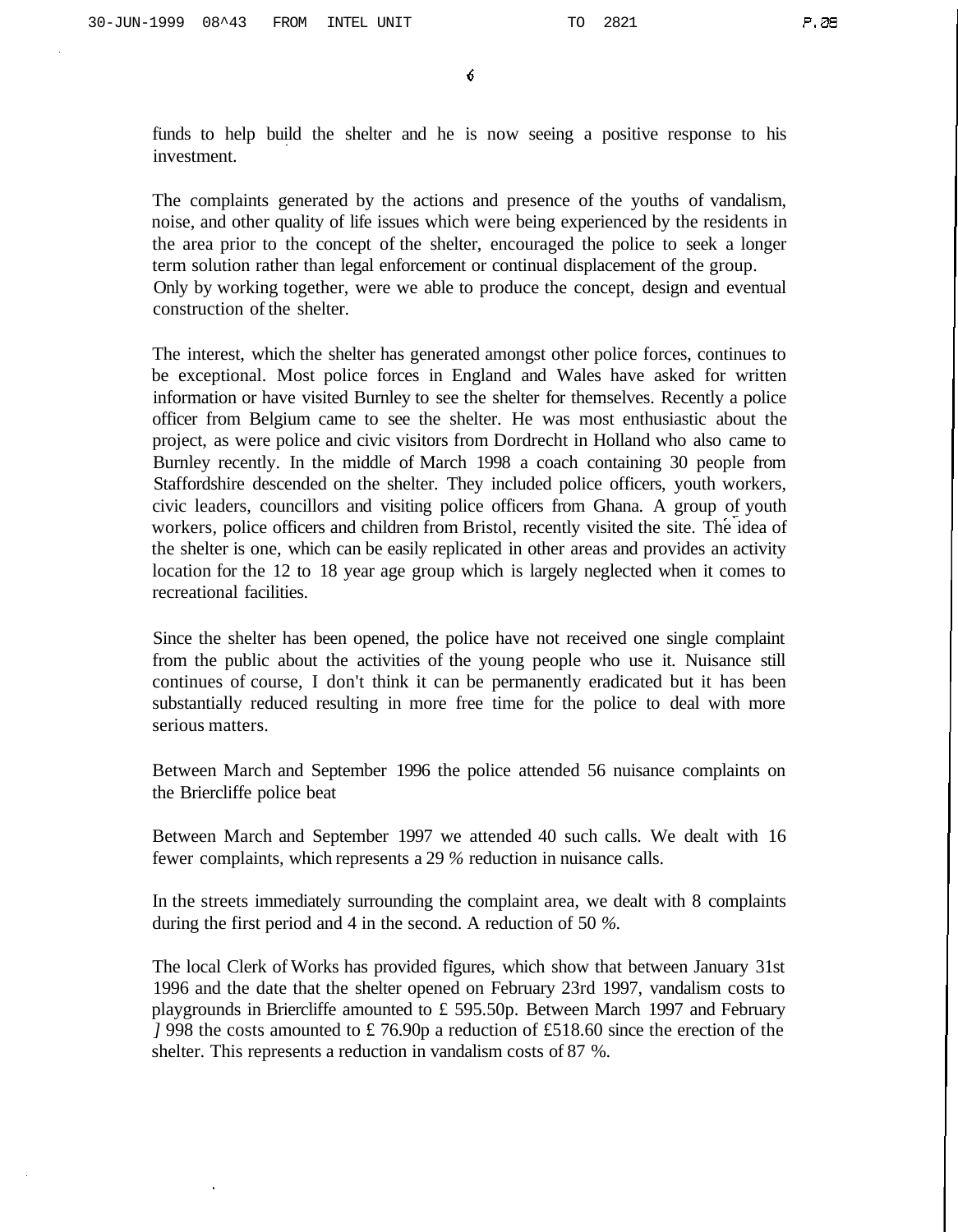$\overline{7}$ 

A recent evaluation has also provided us with the following figures: -

| <b>YEAR</b>           | NUISANCE CALLS TO THE TOWN OF BRIERCLIFFE | $-/+$                 |
|-----------------------|-------------------------------------------|-----------------------|
| 1994                  | 10                                        |                       |
| 1995                  | 91                                        | $-11.65%$             |
| 1996                  | 98                                        | $+7,7%$               |
| 1997 (Shelter opened) | 60                                        | $-38.77%$             |
| 1998                  | 32                                        | $-46.66$ <sup>8</sup> |

Over the 4 years from 1994 to 1998 there has been an overall decrease of 68.93%, whilst over the 2 years from 1996 to 1998 there has been a 67.34% decrease in ستمسح nuisance calls.

Plans are afoot to erect more shelters of a similar design in other areas of Burnley. The local authority has made some funds available from various sources. Local community groups in other areas of the town are also keen to erect shelters for their young people and have raised the money themselves. The foundations are in place for one in the local village of Sabden in an adjoining division.

The shelter is a splendid example of how the police, in partnership with the community and other organisations can try to adopt a problem solving approach to community problems and provide an alternative to short term answers such as arrest and prosecution which is costly, time consuming and unproductive.

James Mastennan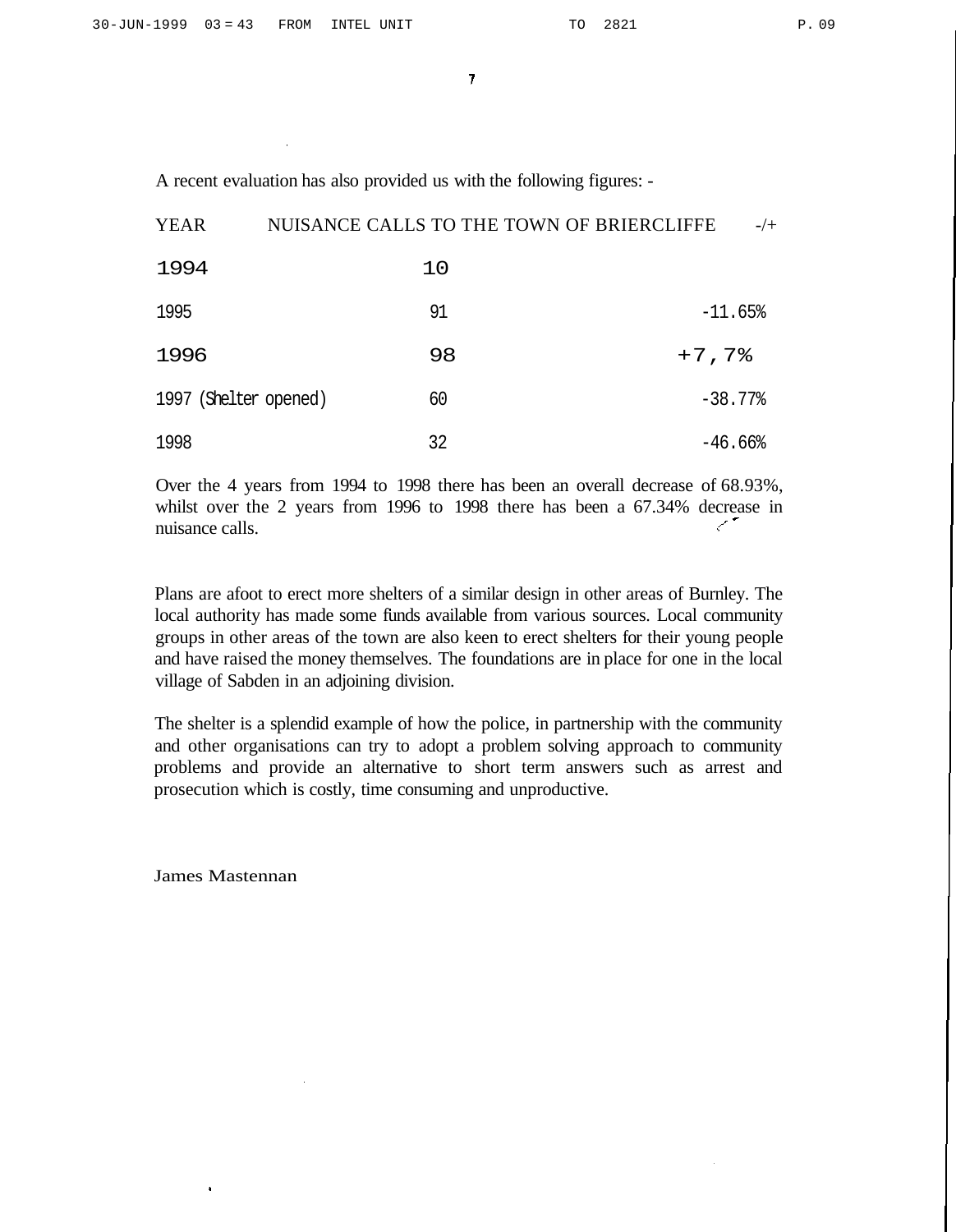**ALCO** 

| 171                                                                                                                                                                                                                                                                                                                                                                     |
|-------------------------------------------------------------------------------------------------------------------------------------------------------------------------------------------------------------------------------------------------------------------------------------------------------------------------------------------------------------------------|
| 8/2/1999<br>of family collabed as waith<br>FA Burnley<br>Geographic<br>PC 2704 Fisher<br>17/12/1998<br>8/2/1999                                                                                                                                                                                                                                                         |
| <b>Colombia Scientist</b><br>FA 2 area Bumtey<br>机地质试验量化物质 经经济科学经济<br>Community Contact and incident logging.                                                                                                                                                                                                                                                           |
| an antique le proposition de la proposition de la proposition de la proposition<br>malaka ang tanggal sa kalawat at ang magay katalog sa pagpang<br><b>RISPAN</b><br>Leyfand Road )fw Hobart Street. BrownNII Avenue and Albert Street, Burnley                                                                                                                         |
| <u> Berger av den stad i den en der den stad i de en de</u><br>Persistent Juvenile nuisance<br>and an international company                                                                                                                                                                                                                                             |
| None<br>ਿਸ ਨੇ ਨਿਕਾਰੀ ਦੇ ਪਹਿਲਾਂ ਦੀ ਸਾਂਝੀ ਦੇ ਪਹਿਲਾਂ ਤੋਂ ਸੁਰੱਖੀ ਹਨ।<br>Mighty populated residential area, Including an off licence                                                                                                                                                                                                                                         |
| the collection of the collection of the collection of the collection of the collection of the collection of the<br><b>CONTRACTOR CONTRACTOR</b><br>Typically elderty people living adiacent to the areas where the juveniles congregate.<br>in the property of the COMMON Service of the contraction of the contract of the contract of the contract of the contract of |
| Groupe of youths 10 to 16 years of age, harassing and Intimidating efdeny residents.<br>in the distribution of the property of the soldiers of the property of the fact<br>n sa an Aire a<br><b>CONTRACTOR</b><br>カンスカー・カンター コーニー<br><b>TENTURE TRANSPORT</b><br><b>None</b>                                                                                            |
| Detailed plan cowing a 13 week plan, tnvotvlng a number of outside agencies.                                                                                                                                                                                                                                                                                            |
| Superbowl, Hollywood park cinemas, and<br>Other scaJe members. In particular PC 2567 Rigby<br>B a co-author of this POP.<br><b>Burnley Football Club.</b>                                                                                                                                                                                                               |
| 306/1999                                                                                                                                                                                                                                                                                                                                                                |
|                                                                                                                                                                                                                                                                                                                                                                         |
|                                                                                                                                                                                                                                                                                                                                                                         |

PENNINE DIVISION YOUTH DIVISIONS STRATTERY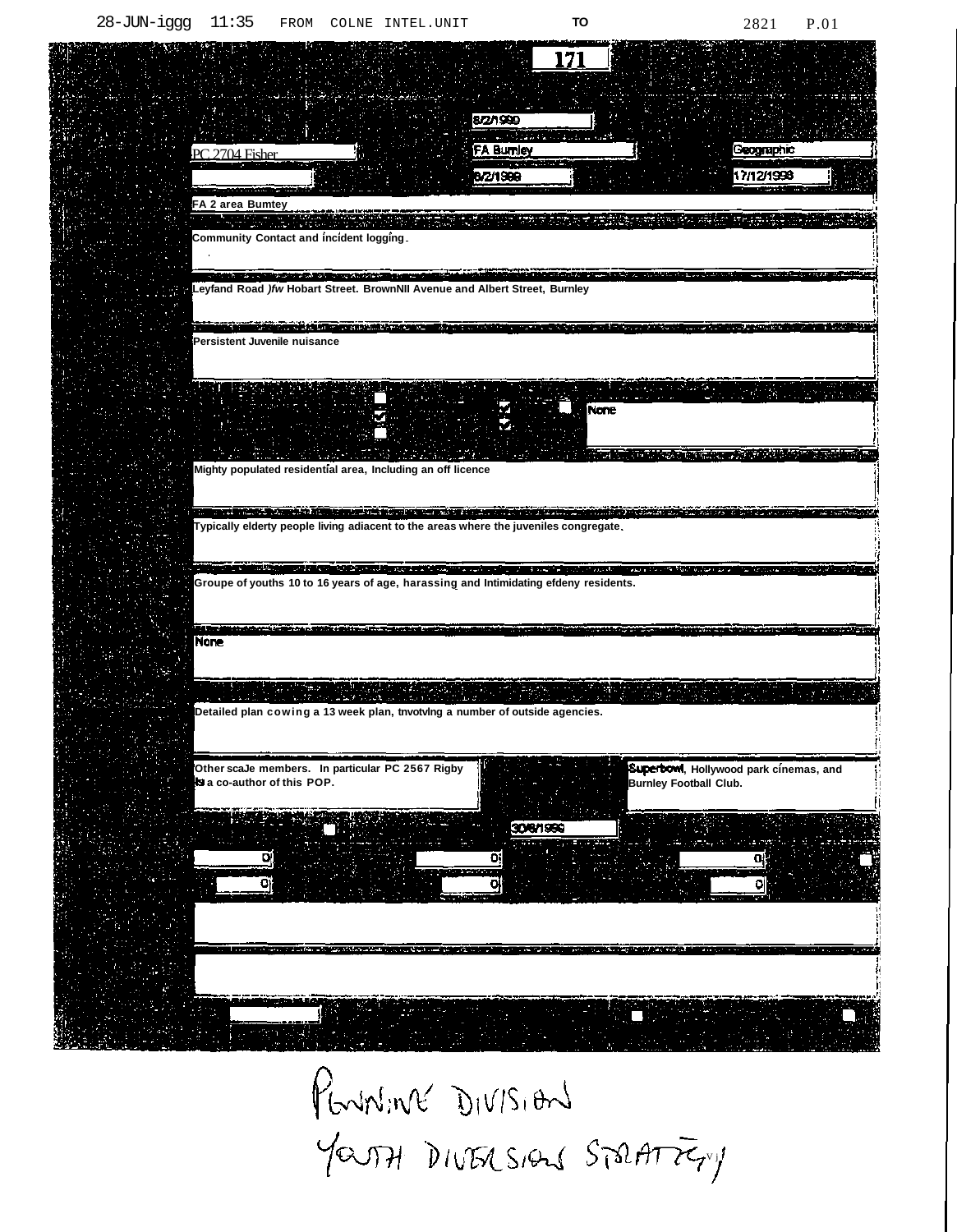# STREETWISE.

# **Scanning.**

Initially it was highlighted that there were repeated reports of juvenile nuisance on three areas in Burnley. These areas were then looked at more closely using the following methods.

- i. Accessing the police computer systems to acknowledge the specific areas that the incidents were taking place at and who was reporting them,
- ii. Contact was made with a local councillor who passed on anonymous information that she edited before passing it to the police. This was done to try and assess how wide spread the problem was within the community,
- iii. During routine patrols within the target area a small number of people would make comments relating to problems they saw within the community.
- iv. Plain clothed observations were carried out on the areas were problems had been reported to observe the extent of the problem.

# Analysis.

From they Police computer systems it was found that there was a concentration of juvenile nuisance incidents reported to the police in adjoining areas of three Geographical Officers. These areas are 2M,2N,2P,and 2R. These complaints were well above the average of the rest of Two Area in Burnley. (See attached Data) From this we also high lighted certain areas where the problems appeared to be persistant. These included Hobart Street, Leyland Rd, Brownhill Ave and forrest St.

Contact with the local Councillor highlighted that a larger proportion of the community were complaining of the problem on the area 2P, than appeared on the police computers. Discussions continued with the Councillor as to why people weren't reporting these incidents to the police. This was the first time the Geographical Officers received reports that people in the local area didn't trust the police and that they had become extremely de-motivated. These discussions were repeated with a Neighbourhood Watch Co-ordinator on the area of 2R. The results of these discussions reflected the findings of the Councillor. Both these conversations highlighted the concerns of the community over their fears about crime and drug offences.

On infrequent occasions members of all the communities would stop police officers walking in the areas and complam about juveniles. These same people also stated that they didn't believe anything could or would be done about their complaints by the police and that all they could do was continue to live in this environment.

The Geographical Officers carried out plain clothed observations on these areas to confirm the vicinity and extent of the complaints. These found that the problems were consistent to the complaints and were having a detrimental effect on other members of the community.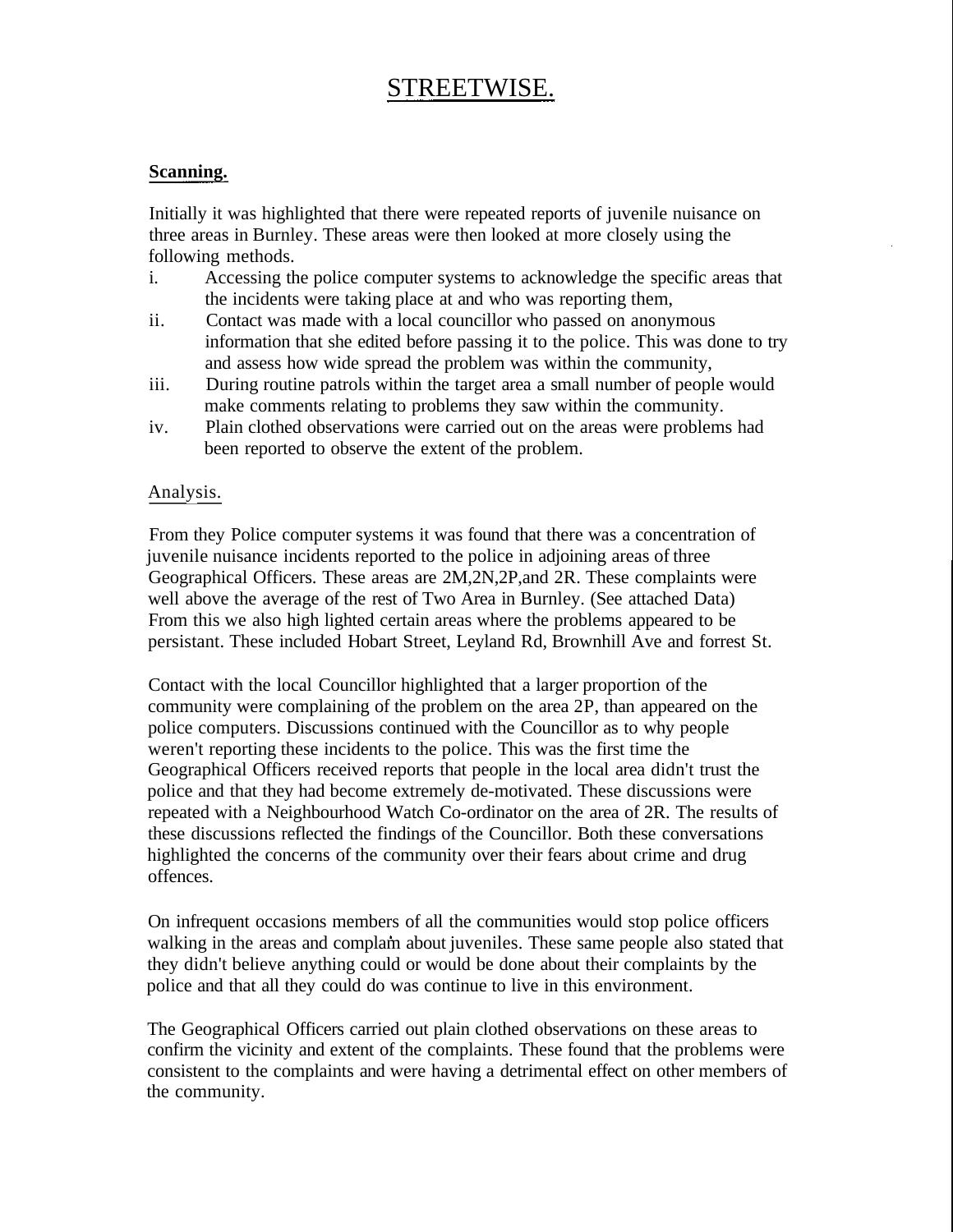These findings led the Geographical Officers to re-assess the problem and the following was highlighted as the problems within the areas.

- i. Juvenile Nuisance.
- ii. Fear of being victims of crime.
- iii. Intimidation and fear of people involved in drugs and committing drug offences (e.g. Drug dealers.)
- iv. A de-motivated community,
- v. Lack of trust in the police.

# **Response.**

It was decided that due to the nature o the problems a holistic approach should be taken to address the situation. This was to be done following two methods,

- i. Address crime and drug offences by using a pro-active approach and through using intelligence where ever possible make arrests and follow up with relent charges. Pressure would be put on known offenders making a loud statement that offenders wouldn't be tolerated being active in the area and that a hard line would be taken with any offences disclosed. Warrants would be executed whenever possible and rapid entry teams used when ever practicable. This would be done to reassure the community and show them that the issues relevant to them would be taken seriously and the necessary action taken,
- ii. The Juvenile problem would be tackled by using a method of education and be-friending techniques. The aims of this would be to reduce juvenile nuisance complaints, to improve/establish a relationship between young people and the police, to educate young people about issues surrounding their lifestyle, culture and community.

To provide a starting point for the problem of Juvenile Nuisance a definition was put together so that there was a common understanding of what the problem was.

# Definition of a Juvenile Nuisance.

Any incident which involves young people and has been reported to the police stating that young people are causing an annoyance to them, whether or not an offence has been committed.

These aims would be met by developing a programme that would consist of a series of meetings, where issues could be addressed and relationships could be established. To encourage the young people to attend the meetings incentives would be offered on the evening of attendance.

From this initial idea it was obvious that it the geographical officers didn't have the necessary, knowledge, funding, resources or support to run such a project. So various organisations were contacted to establish a partnership to work within the communities and implement the programme. The following organisations joined the partnership to implement and run the programme.

- a. Lancashire Constabulary
- b. The Sports Development Council.
- c. Burnley Football In The Community Programme .(Burnley Football Club.)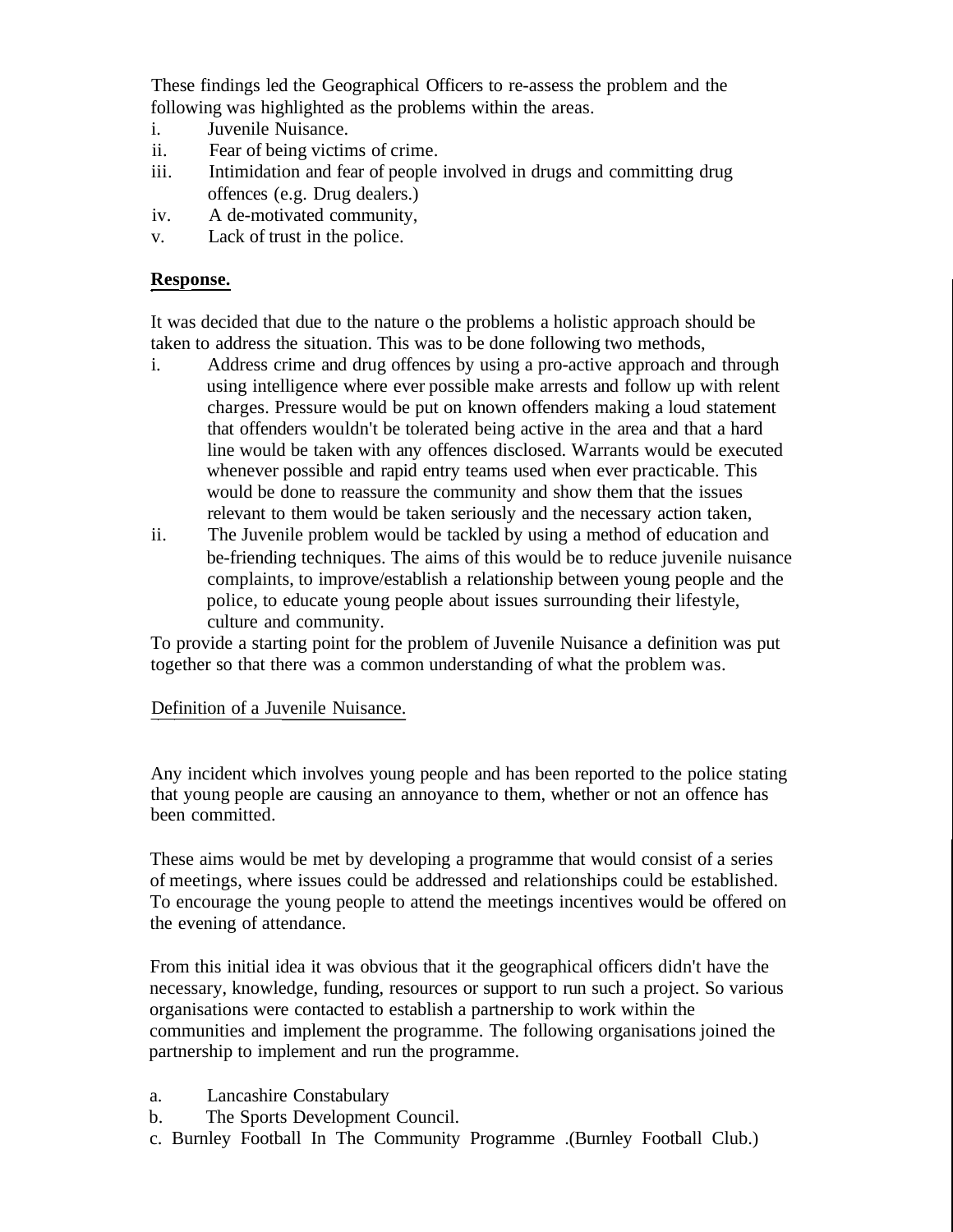suggested topics that they thought were relevant to young people so that these could be implemented in the programme. The following programme was then used.

- 1. Ten Pin Bowling Introduction
- 2. Sport Centre Who Are The Police
- 3. Burnley Football Club Health and Fitness
- 4. Go Karting General Discussions.
- 5. Trampolining Relationships
- 6 Lifeline Drugs
- 7. What Happens Next?
- 8. Plan Borwick
- 9. Borwick Hall
- 10. Visit to Police Station

As can be seen meetings one to five had an incentive to encourage the young people to attend the meetings. After meeting five the young people had integrated into the programme and attended without an incentive.

It was deemed important to give the young people some ownership on their group and this was initially done by allowing them to choose the name Streetwise. Also to encourage the young people to attend the meetings a letter was sent to each person inviting them to attend. This was used to keep their parents informed about what the young people were doing.

All the meetings were informal and no officers wore uniform and they were called by their first names. This was implicated to assist in be-friending the young people.

The residential weekend was held at the end of the programme and incorperated the use of outdoor activities organised by trained staff at Borwick Hall and sessions organised by the leaders of the weekend to tackle issues relating to the community, attitude of the young people and their behaviour.

At the end of the programme there would be an established group which would continue to meet under the leadership/guidance of volunteers from the local community. The original partnership will still be available to assist in any way which they practically can. The Geographical Officers will continue to be involved in the meetings, although it will not be there role to continue to run the meetmgs. The group will be independent of the police and able to grow and develop to meet the needs of the community.

The Streetwise programme will then be available to be used hi another area of Burnley to address the same problems and assist the Geographical Officers.

# Cost.

|                         | <b>Total Cost</b> | Subsidised | Cost |
|-------------------------|-------------------|------------|------|
| Rooms at Turf Moor      | 150               | 50         | 100  |
| Sports Hall             | 60                |            | 52   |
| <b>Thompsons Center</b> | 50                | 50         |      |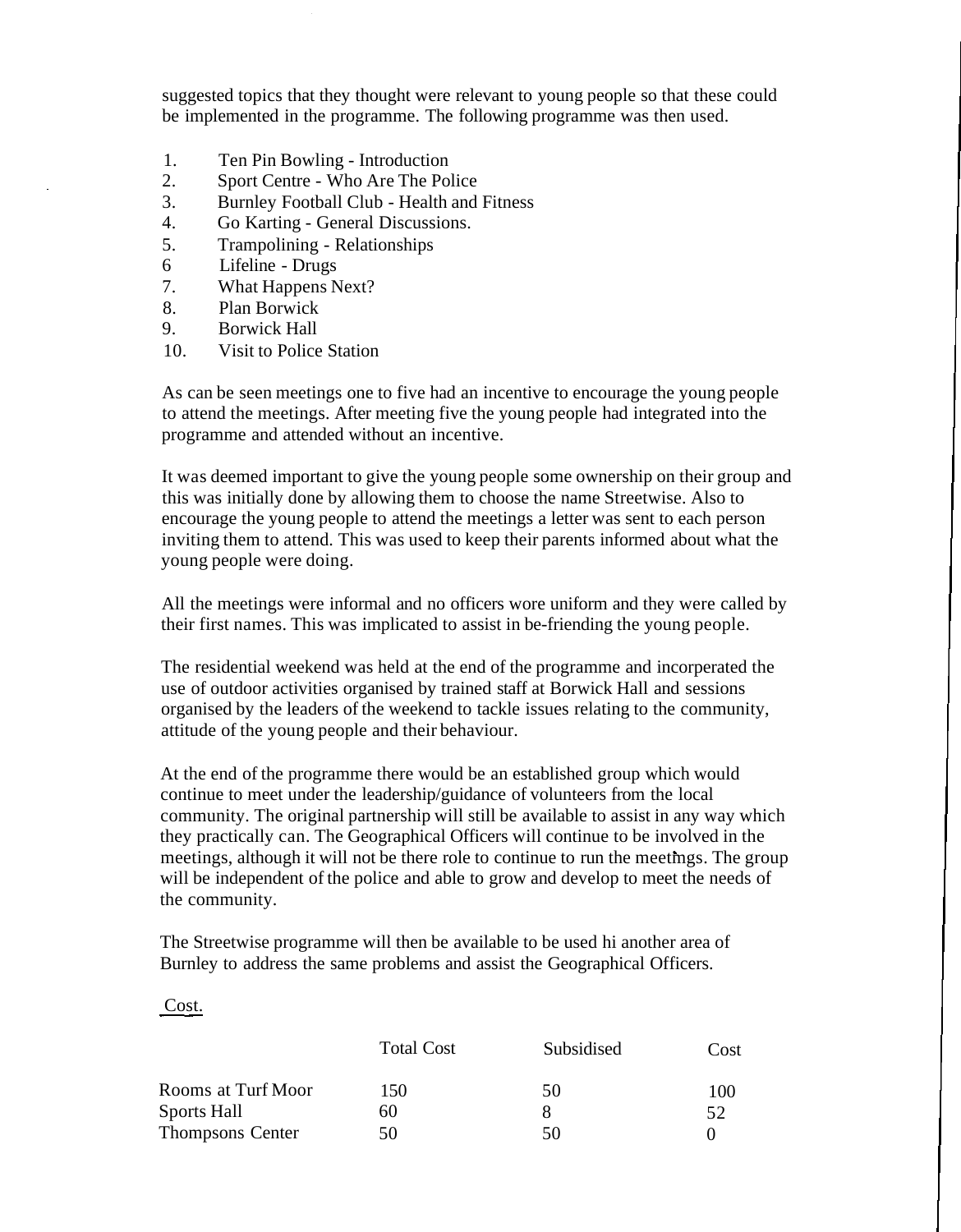| Go-Karts<br>Misc Incentives<br>Donations Asda | 30<br><b>100</b> | 40<br>30<br><b>100</b> | $\theta$       |
|-----------------------------------------------|------------------|------------------------|----------------|
| <b>AMF</b> Superbowl                          | 24               | 8                      | 16             |
| <b>Burnley Comm Staff</b>                     | 300              | 300                    | $\theta$       |
| Sports Dev. Staff                             | 300              | 300                    | $\overline{0}$ |
| Mini bus                                      | 150              | 150                    | $\Omega$       |
| Residential                                   | 800              |                        | 800            |
| Residential (Instructors)                     | 300              |                        | 300            |
| Totals                                        | 2304             | 1036                   | 1268           |

A Grant of £2000.00 has been received from The Princes Trust. Further funding is being applied for from LANPAC (Partnerships Against Crime) and Smurfit Millennium Fund.

The programme was continually being reviewed. This was done in a variety of way which were also used to assess the overall result of the programme. The results that were obtained throughout the programme showed that there was no involvement in any incidents relating to young people by any participants of the programme. Result which are intangible were observed from an early point in the programme. An example of this was the approach of the young people towards the police, even when involved with their peers not participating on the programme. Where the police have been previously greeted with two fingered salutes we are now greeted with waves and smiles.

One problem that we crossed was that young people who had refused to come on the programme started to want to attend the meetings part way through the meetings. We explained that it was the middle of the programme and that the programme was full. But gave them hope of being involved with the group at the conclusion of the programme when the community took on the group of young people and the group would be allowed to grow and develop.